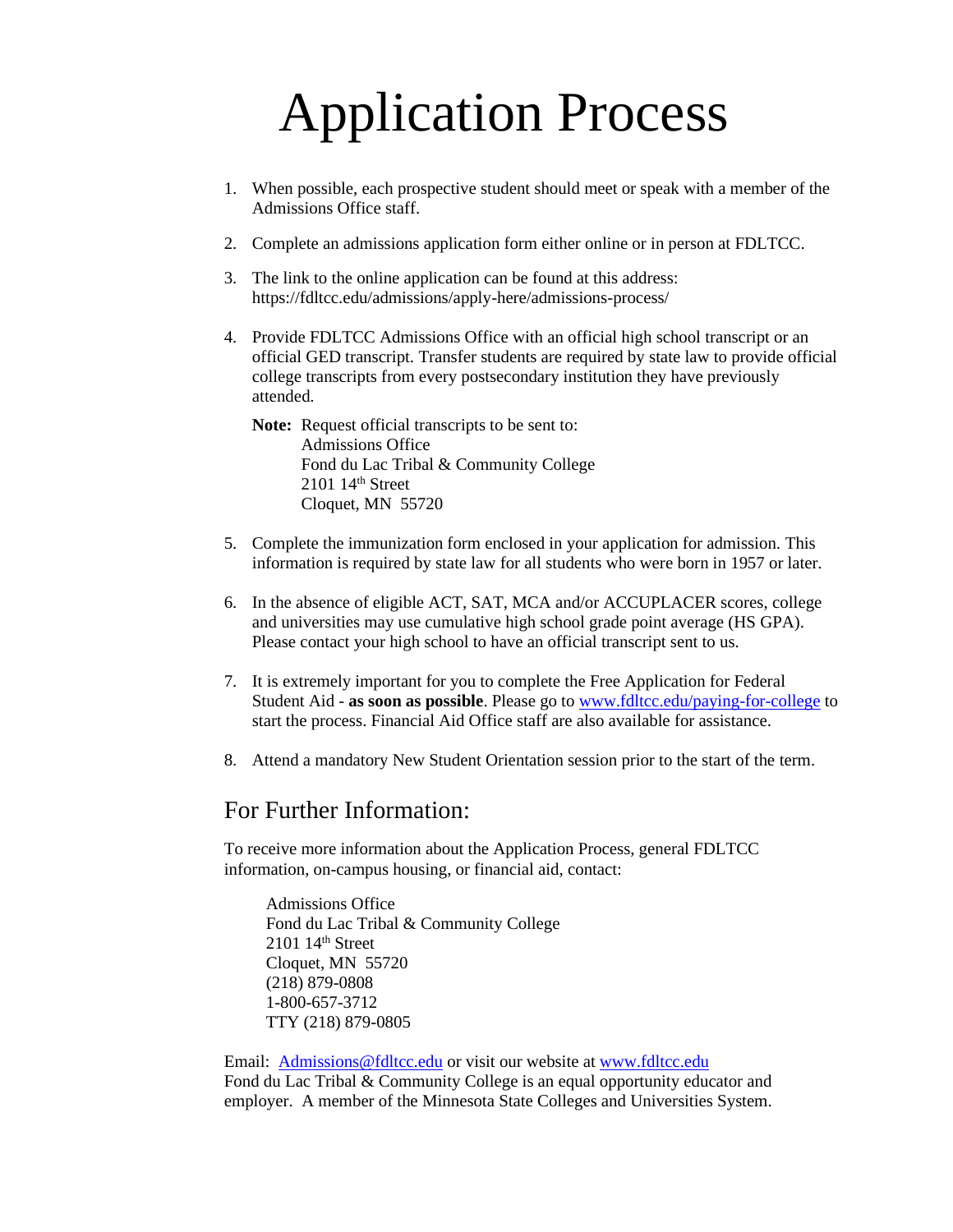| OFFICE USE ONLY                                                                                                                                           |                                                                                                                                                                                                                                                                                                                                                        | APPLICATION FEE PAID        |                                                                                                                                                          |          | Page 3                                                                                                                                                                                                                                                                                                                                                                                                                                                                                       |
|-----------------------------------------------------------------------------------------------------------------------------------------------------------|--------------------------------------------------------------------------------------------------------------------------------------------------------------------------------------------------------------------------------------------------------------------------------------------------------------------------------------------------------|-----------------------------|----------------------------------------------------------------------------------------------------------------------------------------------------------|----------|----------------------------------------------------------------------------------------------------------------------------------------------------------------------------------------------------------------------------------------------------------------------------------------------------------------------------------------------------------------------------------------------------------------------------------------------------------------------------------------------|
| DATE RECEIVED<br>PERSONAL INFORMATION                                                                                                                     | DATE ACCEPTED                                                                                                                                                                                                                                                                                                                                          |                             |                                                                                                                                                          |          |                                                                                                                                                                                                                                                                                                                                                                                                                                                                                              |
| Name (Last, First, Middle)                                                                                                                                |                                                                                                                                                                                                                                                                                                                                                        |                             |                                                                                                                                                          |          | Date of Application                                                                                                                                                                                                                                                                                                                                                                                                                                                                          |
|                                                                                                                                                           |                                                                                                                                                                                                                                                                                                                                                        |                             |                                                                                                                                                          |          |                                                                                                                                                                                                                                                                                                                                                                                                                                                                                              |
|                                                                                                                                                           | Name used in high school records or in other educational records and transcripts, if different from above (Optional) (Last, First, Middle)                                                                                                                                                                                                             |                             |                                                                                                                                                          |          |                                                                                                                                                                                                                                                                                                                                                                                                                                                                                              |
| Social Security number                                                                                                                                    |                                                                                                                                                                                                                                                                                                                                                        |                             |                                                                                                                                                          |          | Providing your Social Security number is voluntary. If you do not provide this number, your application will still be processed. Many colleges/universities use Social<br>Security numbers for student identification purposes on internal student records. The number may be used for purposes of administration, program evaluation,<br>consumer and alumni data, and also may be used to create summary information about system programs through data matches with other state agencies. |
|                                                                                                                                                           | Current mailing address (House/Apartment Number, Street, P.O. Box/Rural Route)                                                                                                                                                                                                                                                                         | City                        | State                                                                                                                                                    | Zip Code | County                                                                                                                                                                                                                                                                                                                                                                                                                                                                                       |
|                                                                                                                                                           | Permanent address, if different from above (Street, P.O. Box/Rural Route)                                                                                                                                                                                                                                                                              | City                        | State                                                                                                                                                    | Zip Code | County                                                                                                                                                                                                                                                                                                                                                                                                                                                                                       |
| Personal phone                                                                                                                                            | Work phone                                                                                                                                                                                                                                                                                                                                             | Email address               |                                                                                                                                                          |          |                                                                                                                                                                                                                                                                                                                                                                                                                                                                                              |
|                                                                                                                                                           |                                                                                                                                                                                                                                                                                                                                                        |                             |                                                                                                                                                          |          |                                                                                                                                                                                                                                                                                                                                                                                                                                                                                              |
| Are you a resident of Minnesota? O Yes O No                                                                                                               |                                                                                                                                                                                                                                                                                                                                                        |                             |                                                                                                                                                          |          | If no, of which state are you a resident?                                                                                                                                                                                                                                                                                                                                                                                                                                                    |
| Are you a U.S. citizen? PYes DNo                                                                                                                          |                                                                                                                                                                                                                                                                                                                                                        |                             |                                                                                                                                                          |          |                                                                                                                                                                                                                                                                                                                                                                                                                                                                                              |
|                                                                                                                                                           | If you answered no, do you have status as:<br>$\Box$ Resident alient $\Box$ Refugee/asylee $\Box$ Temporary protected status $\Box$ None of these                                                                                                                                                                                                      |                             |                                                                                                                                                          |          |                                                                                                                                                                                                                                                                                                                                                                                                                                                                                              |
|                                                                                                                                                           | If you answered none of these, do you have or intend to apply for a visa? $\Box$ Yes $\Box$ No                                                                                                                                                                                                                                                         |                             |                                                                                                                                                          |          |                                                                                                                                                                                                                                                                                                                                                                                                                                                                                              |
|                                                                                                                                                           | If you answered yes, you must contact the international student office at the college or university you wish to attend to determine whether a separate application is required.                                                                                                                                                                        |                             |                                                                                                                                                          |          |                                                                                                                                                                                                                                                                                                                                                                                                                                                                                              |
|                                                                                                                                                           | Answer the following two questions only if you wish to qualify for in-state tuition and are NOT one of the following: a U.S. citizen; an international student maintaining valid<br>immigration status as a non-immigrant; or a permanent resident, refugee, or have been granted temporary protected status:                                          |                             |                                                                                                                                                          |          |                                                                                                                                                                                                                                                                                                                                                                                                                                                                                              |
|                                                                                                                                                           | When you graduate from high school, will you have attended a high school in Minnesota for three or more years? [ Yes [ ]] No                                                                                                                                                                                                                           |                             |                                                                                                                                                          |          |                                                                                                                                                                                                                                                                                                                                                                                                                                                                                              |
|                                                                                                                                                           | To qualify for resident tuition under the Prosperity Act, male students between the ages of 18 and 25 must have reigstered with the Selective Service System.<br>Please indicate one of the following: [1] have registered with Selective Service [1] have not registered with Selective Service [1] am not required to register for Selective Service |                             |                                                                                                                                                          |          |                                                                                                                                                                                                                                                                                                                                                                                                                                                                                              |
| Check only one box for each parent/guardian.                                                                                                              | What is the highest level of education for your parent(s)/guardian(s)? Please respond for the parent(s), step-parent(s), adoptive parent(s), or guardian(s) who raised you.                                                                                                                                                                            |                             |                                                                                                                                                          |          |                                                                                                                                                                                                                                                                                                                                                                                                                                                                                              |
| Parent/Guardian #1                                                                                                                                        | □ No high school diploma □ High school diploma □ Some college □ Two-year college degree/diploma □ Bachelor's degree or higher □ Not sure/don't know                                                                                                                                                                                                    |                             |                                                                                                                                                          |          |                                                                                                                                                                                                                                                                                                                                                                                                                                                                                              |
| Parent/Guardian #2                                                                                                                                        | □ No high school diploma □ High school diploma □ Some college □ Two-year college degree/diploma □ Bachelor's degree or higher □ Not sure/don't know                                                                                                                                                                                                    |                             |                                                                                                                                                          |          |                                                                                                                                                                                                                                                                                                                                                                                                                                                                                              |
| ADMISSIONS INFORMATION                                                                                                                                    |                                                                                                                                                                                                                                                                                                                                                        |                             |                                                                                                                                                          |          |                                                                                                                                                                                                                                                                                                                                                                                                                                                                                              |
|                                                                                                                                                           | Name of Minnesota State college or university to which you are applying (Use a separate copy of the application form for each institution)                                                                                                                                                                                                             |                             |                                                                                                                                                          |          |                                                                                                                                                                                                                                                                                                                                                                                                                                                                                              |
|                                                                                                                                                           |                                                                                                                                                                                                                                                                                                                                                        |                             |                                                                                                                                                          |          |                                                                                                                                                                                                                                                                                                                                                                                                                                                                                              |
|                                                                                                                                                           | Name of program, major, or curriculum you plan to follow; e.g., English, electrical engineering, auto mechanics, nursing.<br>(Check college/university policies for admission requirements to specific programs of study. List up to three.)                                                                                                           |                             |                                                                                                                                                          |          |                                                                                                                                                                                                                                                                                                                                                                                                                                                                                              |
| What is your current educational intent at this institution?<br>$\Box$ Complete courses, but not a degree<br>$\Box$ Earn occupational certificate/diploma | Earn associate (two-year) degree                                                                                                                                                                                                                                                                                                                       |                             | $\Box$ Earn associate (two-year) degree and transfer<br>$\Box$ Complete courses and transfer without a degree. $\Box$ Earn bachelor's (four-year) degree |          |                                                                                                                                                                                                                                                                                                                                                                                                                                                                                              |
| $\square$ Fall $\square$                                                                                                                                  | What term do you intend to begin taking courses? (Check only one and indicate the year)<br>$\Box$ Summer $\Box$<br>$\Box$ Spring $\Box$                                                                                                                                                                                                                | Summer II                   | Summer III                                                                                                                                               |          |                                                                                                                                                                                                                                                                                                                                                                                                                                                                                              |
|                                                                                                                                                           | Do you plan to attend: $\square$ Full-time? (12 or more credits) $\square$ Part-time? (fewer than 12 credits)                                                                                                                                                                                                                                          |                             |                                                                                                                                                          |          |                                                                                                                                                                                                                                                                                                                                                                                                                                                                                              |
| Have you attended this college/university before? $\Box$ Yes $\Box$ No                                                                                    |                                                                                                                                                                                                                                                                                                                                                        | If yes, last date attended: |                                                                                                                                                          |          |                                                                                                                                                                                                                                                                                                                                                                                                                                                                                              |

Activities/interests: (optional) Please list

Are you now serving, or have you ever served, in the United States armed forces?  $\Box$  Yes  $\Box$  No

#### DEMOGRAPHIC INFORMATION

The following information will help Minnesota State colleges and universities evaluate student recruitment and retention policies; it will not be used as a basis for admission. Providing this information is voluntary.

Gender **DI** Male **D** Female

Are you Hispanic or Latino (a person of Cuban, Mexican, Puerto Rican, South or Central American, or other Spanish culture, regardless of race)? <br>
O Yes <br />
D No

Racial background (select one or more)

- □ American Indian or Alaska Native A person having origins in any of the original peoples of North and South America (including Central America) who maintains cultural identification through tribal affiliation or community attachment.
- □ Asian A person having origins in any of the original peoples of the Far East, Southeast Asia, or the Indian subcontinent.
- □ Black or African American A person having origins in any of the black racial groups of Africa.
- □ Native Hawaiian or other Pacific Islander A person having origins in any of the original peoples of Hawaii, Guam, Samoa, or other Pacific Islands.
- White A person having origins in any of the original peoples of Europe, the Middle East, or North Africa.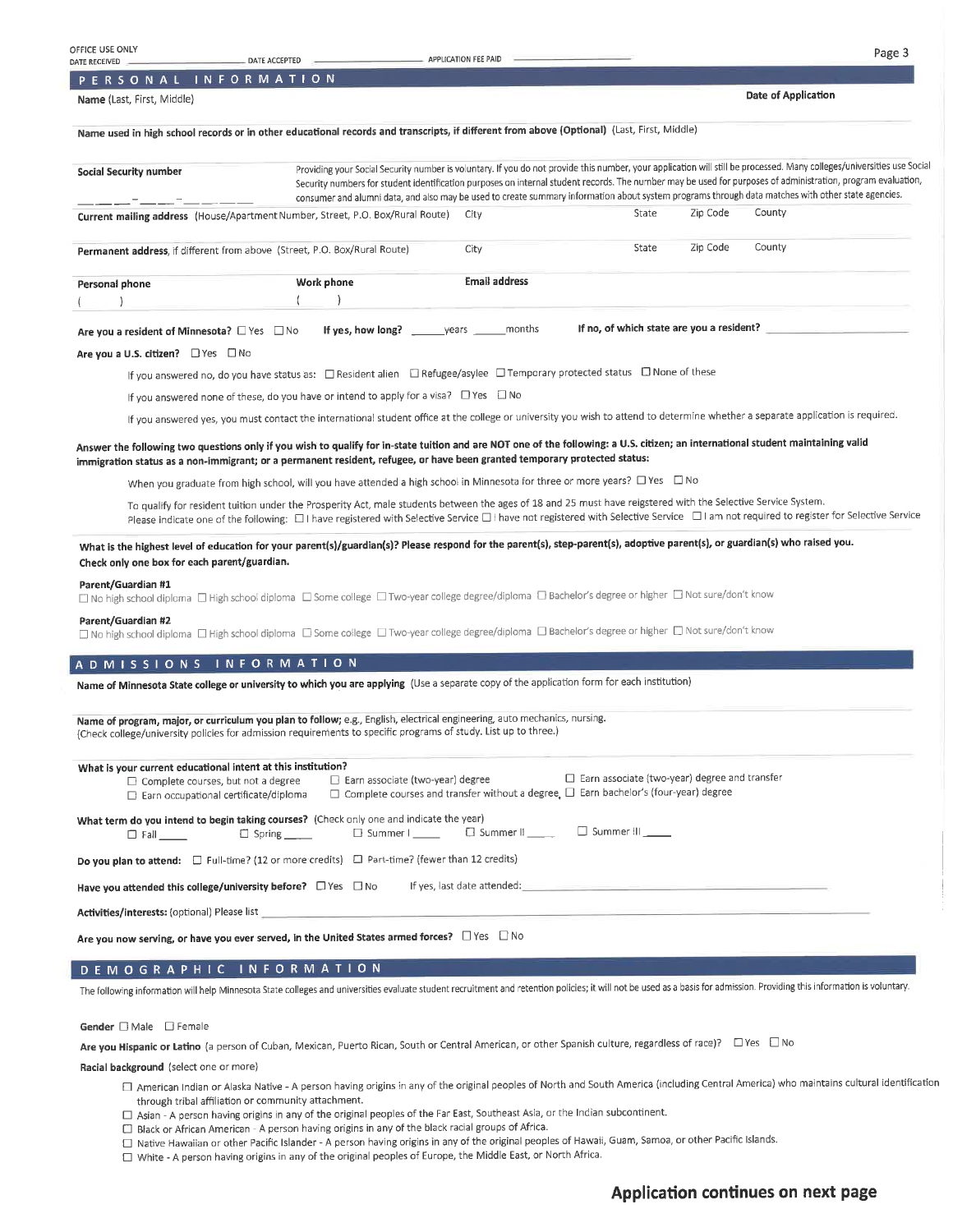Page 4

| r ag∈ →                                                             |                                                                                                                                                                                                                                                                                                                                                                                                                                |                                                                           |                                                         |                                                                                            |  |
|---------------------------------------------------------------------|--------------------------------------------------------------------------------------------------------------------------------------------------------------------------------------------------------------------------------------------------------------------------------------------------------------------------------------------------------------------------------------------------------------------------------|---------------------------------------------------------------------------|---------------------------------------------------------|--------------------------------------------------------------------------------------------|--|
| EDUCATIONAL INFORMATION                                             |                                                                                                                                                                                                                                                                                                                                                                                                                                |                                                                           |                                                         |                                                                                            |  |
| Do you have a high school diploma?                                  | $\Box$ Yes $\Box$ No                                                                                                                                                                                                                                                                                                                                                                                                           | High school graduation date:                                              |                                                         |                                                                                            |  |
| If no, do you have a GED?                                           | $\Box$ Yes $\Box$ No                                                                                                                                                                                                                                                                                                                                                                                                           | Are you currently in high school?                                         | $\Box$ Yes $\Box$ No                                    |                                                                                            |  |
| <b>High school attended</b>                                         | City                                                                                                                                                                                                                                                                                                                                                                                                                           |                                                                           | <b>State</b><br>Zip                                     |                                                                                            |  |
|                                                                     |                                                                                                                                                                                                                                                                                                                                                                                                                                |                                                                           |                                                         |                                                                                            |  |
|                                                                     | List any other post-secondary institutions attended Official transcripts from each institution attended must be sent directly to the Admissions Office of the college/university.                                                                                                                                                                                                                                              |                                                                           |                                                         |                                                                                            |  |
| College/University/Institution                                      | City                                                                                                                                                                                                                                                                                                                                                                                                                           | <b>State</b>                                                              | Dates of attendance                                     | Degrees earned                                                                             |  |
| College/University/Institution                                      | City                                                                                                                                                                                                                                                                                                                                                                                                                           | <b>State</b>                                                              | <b>Dates of attendance</b>                              | Degrees earned                                                                             |  |
| College/University/Institution                                      | City                                                                                                                                                                                                                                                                                                                                                                                                                           | <b>State</b>                                                              | <b>Dates of attendance</b>                              | Degrees earned                                                                             |  |
|                                                                     | Are you a high school student planning to take college courses under the Minnesota Post-Secondary Enrollment Options program (PSEO)? $\square$ Yes $\square$ No<br>If yes, please contact your high school counselor and also the admissions office of the college/university you plan to attend.<br>SIGNATURE REQUIRED BY ALL APPLICANTS<br>All of the information included is true and complete to the best of my knowledge. |                                                                           |                                                         |                                                                                            |  |
| <b>Applicant's signature</b>                                        |                                                                                                                                                                                                                                                                                                                                                                                                                                |                                                                           | Date                                                    |                                                                                            |  |
|                                                                     | HIGH SCHOOL PREPARATION STANDARDS FOR MINNESOTA STATE UNIVERSITIES                                                                                                                                                                                                                                                                                                                                                             |                                                                           |                                                         |                                                                                            |  |
| <b>STATE UNIVERSITY APPLICANTS ONLY - PLEASE COMPLETE IN</b>        | Students graduating from high school in 1994 or later must meet preparation requirements for admission/transfer to Minnesota State                                                                                                                                                                                                                                                                                             |                                                                           |                                                         |                                                                                            |  |
|                                                                     | universities. Please list coursework that will be completed by graduation from high school.                                                                                                                                                                                                                                                                                                                                    |                                                                           |                                                         |                                                                                            |  |
| Number of Years (or fraction thereof):                              |                                                                                                                                                                                                                                                                                                                                                                                                                                | Number of Years (or fraction thereof):                                    |                                                         |                                                                                            |  |
| <b>ENGLISH</b>                                                      |                                                                                                                                                                                                                                                                                                                                                                                                                                | <b>SOCIAL STUDIES</b>                                                     |                                                         |                                                                                            |  |
| (Minimum of 4 years, including composition, literature, and speech) |                                                                                                                                                                                                                                                                                                                                                                                                                                | (Minimum of 3 years, including 1 year each of geography and U.S. history) |                                                         |                                                                                            |  |
|                                                                     | <b>English Total _______ Years</b>                                                                                                                                                                                                                                                                                                                                                                                             | U.S. history                                                              |                                                         | Years                                                                                      |  |
|                                                                     |                                                                                                                                                                                                                                                                                                                                                                                                                                | Geography                                                                 |                                                         | Years                                                                                      |  |
| <b>MATHEMATICS</b>                                                  |                                                                                                                                                                                                                                                                                                                                                                                                                                | Other                                                                     |                                                         | Years                                                                                      |  |
| (Minimum of 3 years, including 2 years of algebra, one of           |                                                                                                                                                                                                                                                                                                                                                                                                                                |                                                                           |                                                         | <b>Social Studies Total</b><br>Years                                                       |  |
| which is intermediate or advanced, and 1 year of geometry)          |                                                                                                                                                                                                                                                                                                                                                                                                                                |                                                                           |                                                         |                                                                                            |  |
|                                                                     |                                                                                                                                                                                                                                                                                                                                                                                                                                |                                                                           |                                                         |                                                                                            |  |
| Elementary algebra                                                  | Years                                                                                                                                                                                                                                                                                                                                                                                                                          |                                                                           |                                                         | (Minimum of 2 years of a single world language, including non-English native languages and |  |
| Intermediate algebra                                                | Years                                                                                                                                                                                                                                                                                                                                                                                                                          | American Sign Language)                                                   |                                                         |                                                                                            |  |
| Advanced algebra                                                    | Years                                                                                                                                                                                                                                                                                                                                                                                                                          |                                                                           |                                                         |                                                                                            |  |
| Geometry                                                            | Years                                                                                                                                                                                                                                                                                                                                                                                                                          |                                                                           |                                                         | World Language Total _______ Years                                                         |  |
| Trigonometry                                                        | Years                                                                                                                                                                                                                                                                                                                                                                                                                          |                                                                           |                                                         |                                                                                            |  |
| Pre-calculus                                                        | <b>Exercise Years</b>                                                                                                                                                                                                                                                                                                                                                                                                          |                                                                           |                                                         |                                                                                            |  |
| Other                                                               | Years                                                                                                                                                                                                                                                                                                                                                                                                                          | <b>ELECTIVES</b>                                                          |                                                         |                                                                                            |  |
|                                                                     | Mathematics Total ________ Years                                                                                                                                                                                                                                                                                                                                                                                               |                                                                           | (Minimum of 1 year of either visual or performing arts) |                                                                                            |  |
|                                                                     |                                                                                                                                                                                                                                                                                                                                                                                                                                | Visual arts                                                               |                                                         | Years                                                                                      |  |
|                                                                     |                                                                                                                                                                                                                                                                                                                                                                                                                                | Music                                                                     |                                                         | Years                                                                                      |  |
| <b>SCIENCES</b>                                                     |                                                                                                                                                                                                                                                                                                                                                                                                                                | Theater/Drama                                                             |                                                         | Years                                                                                      |  |
|                                                                     | (Minimum of 3 years, including at least 1 year each of a biological and physical science with                                                                                                                                                                                                                                                                                                                                  | Dance                                                                     |                                                         | Years                                                                                      |  |
| significant laboratory experience in all courses)                   |                                                                                                                                                                                                                                                                                                                                                                                                                                | Media arts                                                                |                                                         | Years                                                                                      |  |
| Biological science with lab                                         | Years                                                                                                                                                                                                                                                                                                                                                                                                                          |                                                                           |                                                         | <b>Electives Total</b><br>Years                                                            |  |
| Physical sciences with lab                                          | Years                                                                                                                                                                                                                                                                                                                                                                                                                          |                                                                           |                                                         |                                                                                            |  |
| Physics with lab                                                    | Years                                                                                                                                                                                                                                                                                                                                                                                                                          |                                                                           |                                                         |                                                                                            |  |
| Chemistry with lab                                                  | Years                                                                                                                                                                                                                                                                                                                                                                                                                          |                                                                           |                                                         |                                                                                            |  |
| Other with lah                                                      | Years                                                                                                                                                                                                                                                                                                                                                                                                                          |                                                                           |                                                         |                                                                                            |  |

Science Total \_\_\_\_\_\_\_\_\_\_ Years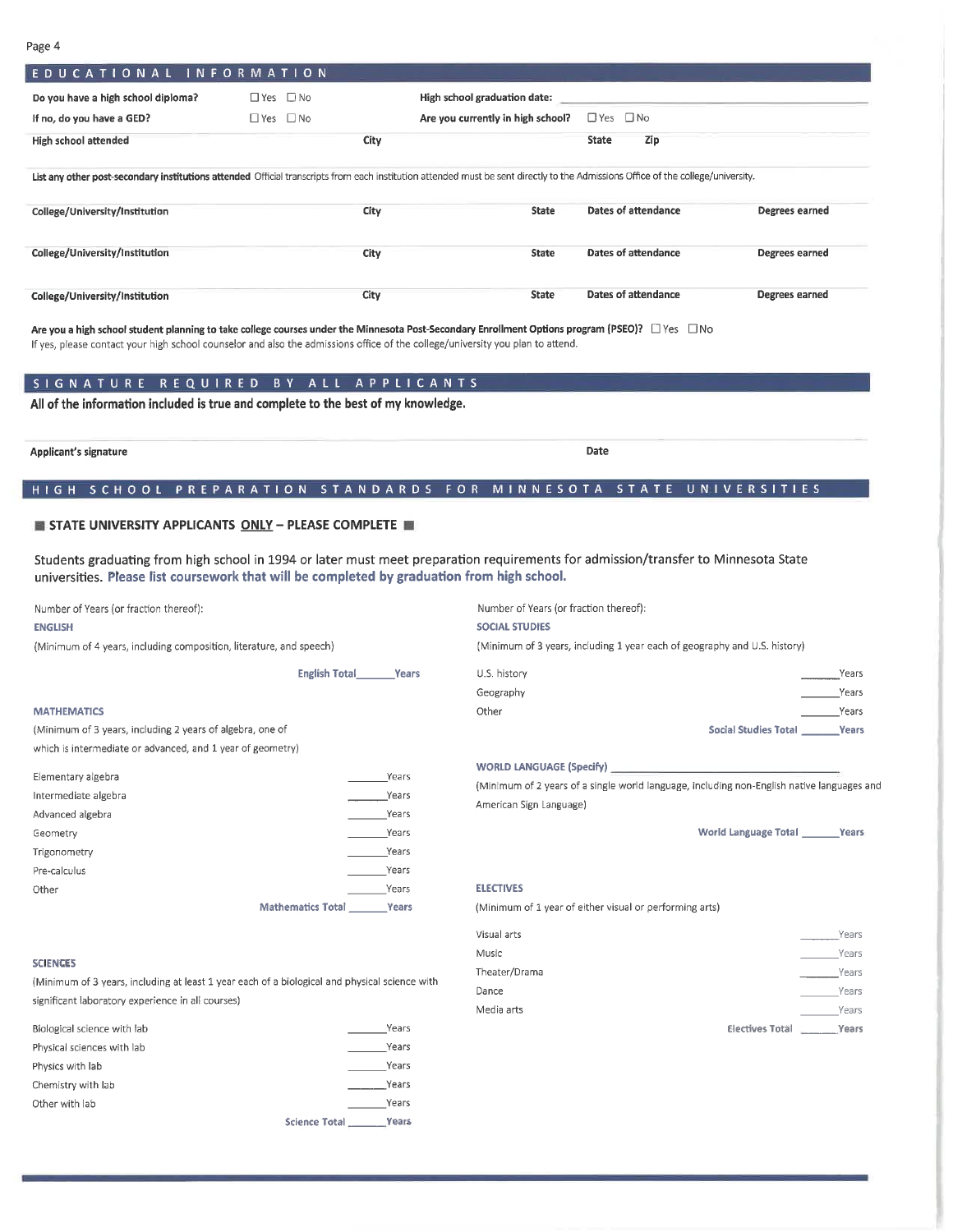## HIGH SCHOOL/GED TRANSCRIPT RELEASE PERMISSION

### Note to applicant:

Tear off, sign, and send or give directly to the last high school attended. Your transcript cannot be sent without signed permission.

| (Last high school attended - include city and state)<br>to send a high school transcript, GED record, and/or IEP to: |                                                                                     |  |  |  |  |
|----------------------------------------------------------------------------------------------------------------------|-------------------------------------------------------------------------------------|--|--|--|--|
|                                                                                                                      |                                                                                     |  |  |  |  |
| Name of college/university and campus                                                                                |                                                                                     |  |  |  |  |
| <b>Address</b>                                                                                                       |                                                                                     |  |  |  |  |
| City                                                                                                                 | Zip Code<br><b>State</b>                                                            |  |  |  |  |
| Applicant's signature                                                                                                | Date                                                                                |  |  |  |  |
|                                                                                                                      |                                                                                     |  |  |  |  |
| <b>Transcript Information:</b>                                                                                       |                                                                                     |  |  |  |  |
| Name used on school transcript                                                                                       |                                                                                     |  |  |  |  |
|                                                                                                                      |                                                                                     |  |  |  |  |
|                                                                                                                      |                                                                                     |  |  |  |  |
| Year graduated or last attended<br>Date of birth                                                                     | Social Security number                                                              |  |  |  |  |
|                                                                                                                      | This information will be used only to<br>verify the correct identity of the student |  |  |  |  |

indicated by the applicant. Please copy this release and return it with the transcript. Keep the original release for your records.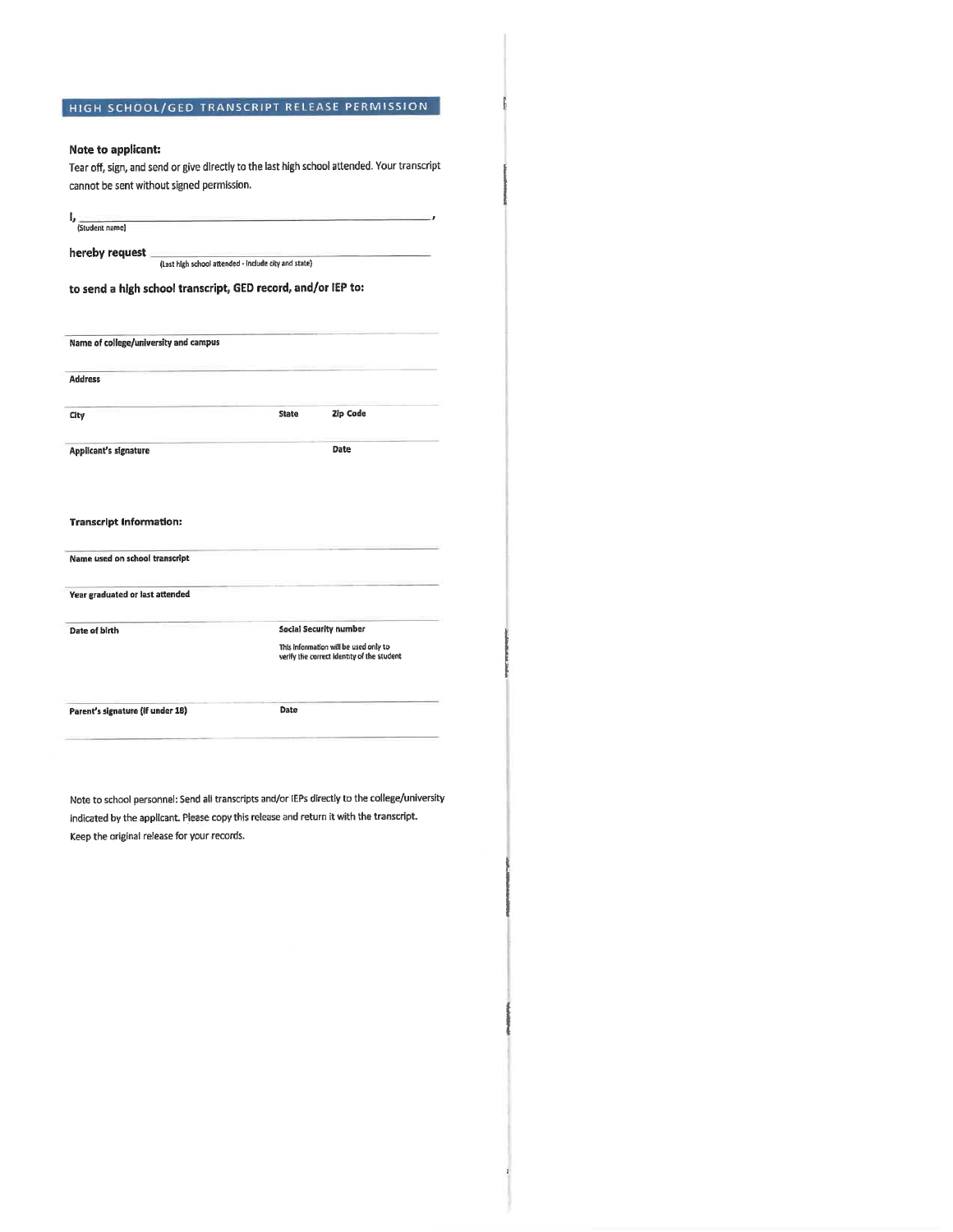

TRIBAL CERTIFICATION RELEASE

| I, hereby authorize the Tribal Enrollment                                                                                                                                                                                      |                                          |         |
|--------------------------------------------------------------------------------------------------------------------------------------------------------------------------------------------------------------------------------|------------------------------------------|---------|
| Department to release a tribal blood certificate to:                                                                                                                                                                           |                                          |         |
| Records and Registration<br>2101 14th Street<br>Cloquet, MN 55720                                                                                                                                                              | Fond du Lac Tribal and Community College |         |
| for the purpose of college enrollment only. I understand the information is confidential and that<br>Fond du Lac Tribal and Community College will use it only for the stated purpose.                                         |                                          |         |
|                                                                                                                                                                                                                                |                                          |         |
|                                                                                                                                                                                                                                |                                          |         |
|                                                                                                                                                                                                                                |                                          |         |
|                                                                                                                                                                                                                                | (reservation)                            | (state) |
|                                                                                                                                                                                                                                |                                          |         |
|                                                                                                                                                                                                                                |                                          |         |
|                                                                                                                                                                                                                                | (reservation)                            | (state) |
|                                                                                                                                                                                                                                |                                          |         |
| Reservation & Band Enrollment                                                                                                                                                                                                  |                                          |         |
|                                                                                                                                                                                                                                | (reservation)                            | (state) |
| Student's signature. Date                                                                                                                                                                                                      |                                          |         |
|                                                                                                                                                                                                                                |                                          |         |
| TO BE COMPLETED BY TRIBAL ENROLLMENT OFFICER                                                                                                                                                                                   |                                          |         |
|                                                                                                                                                                                                                                |                                          |         |
| Enrolled () 1st Descendent ()                                                                                                                                                                                                  | 2nd Descendent [ ] Not Enrolled [ ]      |         |
| of the Tribe.                                                                                                                                                                                                                  |                                          |         |
|                                                                                                                                                                                                                                |                                          |         |
| Eligible for BIE Services []                                                                                                                                                                                                   | Ineligible for BIE Services []           |         |
| Agency Name and the contract of the contract of the contract of the contract of the contract of the contract of the contract of the contract of the contract of the contract of the contract of the contract of the contract o |                                          |         |
|                                                                                                                                                                                                                                |                                          |         |
|                                                                                                                                                                                                                                |                                          |         |

 $8/11/2011$  lleno

¥.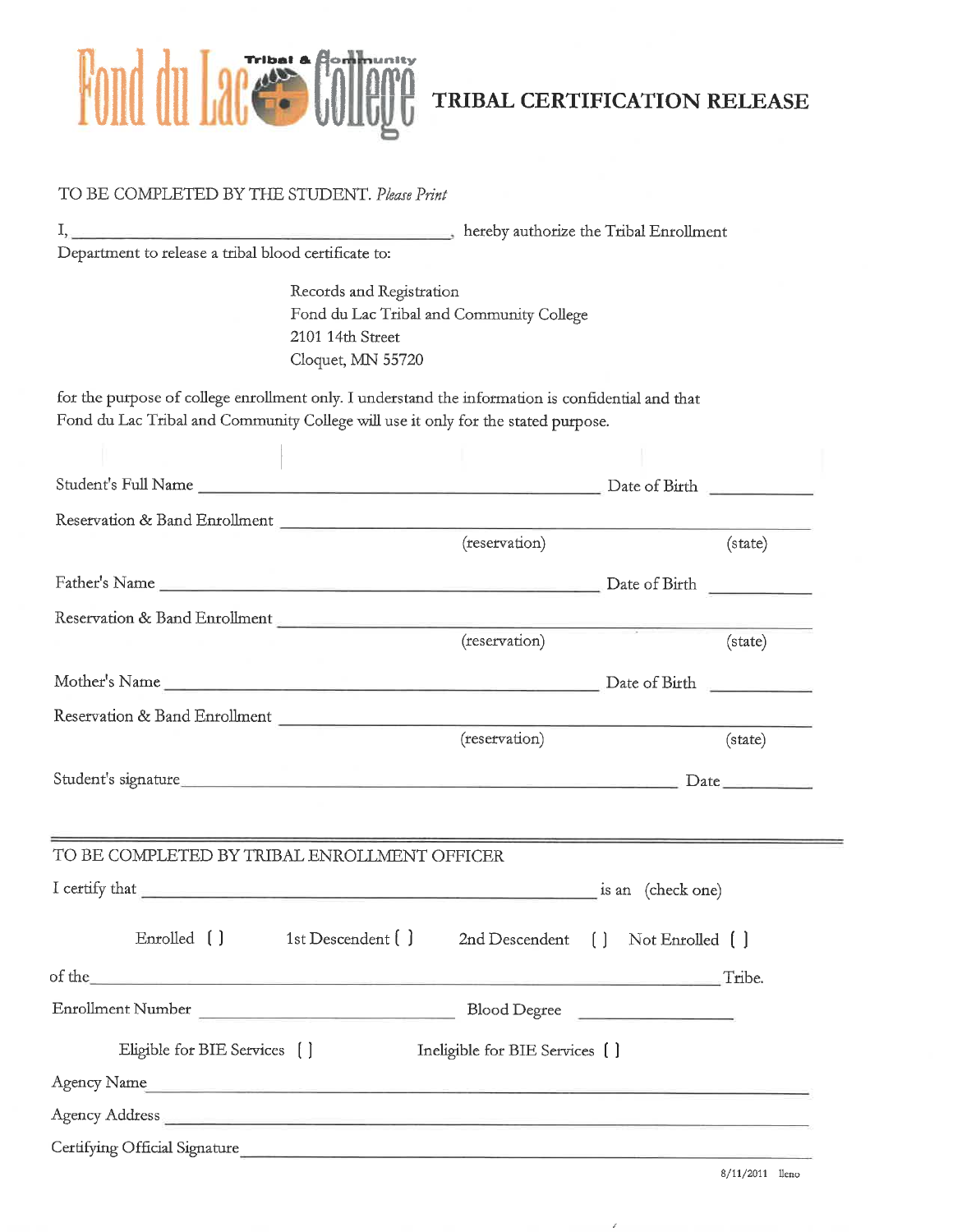# **Immunization Record for Students Attending Post-Secondary Schools in Minnesota**

Students: Return this completed form to the post-secondary school you will be attending before enrolling.

| Student Name (Last, First, M.I.)                                                                                                                                                                                                                                                                                                                                                                                                                                                                                                                                                                                                                                                | Date of Birth |  | <b>Student ID Number</b>                                                                                              |                     | Date of Enrollment (Mo/Yr) |         |
|---------------------------------------------------------------------------------------------------------------------------------------------------------------------------------------------------------------------------------------------------------------------------------------------------------------------------------------------------------------------------------------------------------------------------------------------------------------------------------------------------------------------------------------------------------------------------------------------------------------------------------------------------------------------------------|---------------|--|-----------------------------------------------------------------------------------------------------------------------|---------------------|----------------------------|---------|
| Minnesota Law (M.S. 135A.14) requires proof that all students born after 1956 are vaccinated against diphtheria, tetanus,<br>measles, mumps, and rubella, allowing for certain specified exemptions (see below). Any non-exempt student who fails to<br>submit the required information within 45 days after first enrollment cannot remain enrolled. This form is designed to provide<br>the school with the information required by the law and will be available for review by the Minnesota Department of Health<br>and the local health agency.<br>Check here if you were born before 1957 for the age exemption. If you were, you don't have to complete the rest of this |               |  |                                                                                                                       |                     |                            |         |
| form; however you still must return this form to your school.                                                                                                                                                                                                                                                                                                                                                                                                                                                                                                                                                                                                                   |               |  |                                                                                                                       |                     |                            |         |
| All other students who are not age-exempt: Complete parts 1, 2, 3, and/or 4 below.                                                                                                                                                                                                                                                                                                                                                                                                                                                                                                                                                                                              |               |  |                                                                                                                       |                     |                            |         |
| Part 1: Students graduating from a Minnesota high school in 1997 or later                                                                                                                                                                                                                                                                                                                                                                                                                                                                                                                                                                                                       |               |  |                                                                                                                       |                     |                            |         |
| I have previously met the MMR (measles, mumps, rubella) and Td (tetanus, diphtheria) or Tdap (tetanus, diphtheria,<br>pertussis) requirements because I graduated from a Minnesota high school in 1997 or later.                                                                                                                                                                                                                                                                                                                                                                                                                                                                |               |  |                                                                                                                       |                     |                            |         |
|                                                                                                                                                                                                                                                                                                                                                                                                                                                                                                                                                                                                                                                                                 |               |  |                                                                                                                       |                     | Date                       |         |
| Name of high school:                                                                                                                                                                                                                                                                                                                                                                                                                                                                                                                                                                                                                                                            | City:         |  |                                                                                                                       | Date of graduation: |                            |         |
| Part 2: Transfer student from another Minnesota college                                                                                                                                                                                                                                                                                                                                                                                                                                                                                                                                                                                                                         |               |  |                                                                                                                       |                     |                            |         |
| I am exempt from these requirements because my admission records indicate I have met the requirements as an enrolled<br>student in another post-secondary school in Minnesota.                                                                                                                                                                                                                                                                                                                                                                                                                                                                                                  |               |  |                                                                                                                       |                     |                            |         |
| Student's signature <b>Student's</b> signature                                                                                                                                                                                                                                                                                                                                                                                                                                                                                                                                                                                                                                  |               |  |                                                                                                                       |                     | Date ________              |         |
| Name of previous Minnesota college:                                                                                                                                                                                                                                                                                                                                                                                                                                                                                                                                                                                                                                             |               |  | $\overline{\mathsf{10}}$ $\overline{\mathsf{0}}$<br>Dates of enrollment: from                                         |                     |                            |         |
| Part 3: Students who graduated from a Minnesota high school before 1997 or students from out of state                                                                                                                                                                                                                                                                                                                                                                                                                                                                                                                                                                           |               |  |                                                                                                                       |                     | Mo/Day/Yr Mo/Day/Yr        |         |
| Tetanus/diphtheria (Td or Tdap) (at least one dose required within past 10 years)                                                                                                                                                                                                                                                                                                                                                                                                                                                                                                                                                                                               |               |  |                                                                                                                       |                     |                            |         |
| Measles/mumps/rubella (MMR) (at least one dose required at or after 12 months of age)                                                                                                                                                                                                                                                                                                                                                                                                                                                                                                                                                                                           |               |  |                                                                                                                       |                     |                            |         |
| I certify that the above information is a true and accurate statement of the dates on which I was vaccinated.                                                                                                                                                                                                                                                                                                                                                                                                                                                                                                                                                                   |               |  |                                                                                                                       |                     |                            |         |
|                                                                                                                                                                                                                                                                                                                                                                                                                                                                                                                                                                                                                                                                                 |               |  |                                                                                                                       |                     |                            |         |
| Part 4: Other exemption(s): A physician's signature is required for a medical exemption, and a notary's signature is required<br>for a conscientious exemption                                                                                                                                                                                                                                                                                                                                                                                                                                                                                                                  |               |  |                                                                                                                       |                     |                            |         |
| Medical Exemption: The student named above lacks one or more of the required immunizations because he/she: (Check all<br>that apply and fill in the appropriate blanks.)                                                                                                                                                                                                                                                                                                                                                                                                                                                                                                        |               |  |                                                                                                                       |                     |                            |         |
| $\Box$ has a medical problem that precludes the $\_\_$                                                                                                                                                                                                                                                                                                                                                                                                                                                                                                                                                                                                                          |               |  |                                                                                                                       |                     |                            |         |
| disease                                                                                                                                                                                                                                                                                                                                                                                                                                                                                                                                                                                                                                                                         |               |  |                                                                                                                       |                     |                            |         |
| has laboratory evidence of immunity against <b>with the contract of the contract of the contract of the contract of the contract of the contract of the contract of the contract of the contract of the contract of the contract</b>                                                                                                                                                                                                                                                                                                                                                                                                                                            |               |  |                                                                                                                       |                     |                            | disease |
| Physician's signature <b>contract and the contract of the contract of the contract of the contract of the contract of the contract of the contract of the contract of the contract of the contract of the contract of the contra</b>                                                                                                                                                                                                                                                                                                                                                                                                                                            |               |  |                                                                                                                       |                     |                            |         |
| Conscientious Exemption: I hereby certify by notarization that immunization against                                                                                                                                                                                                                                                                                                                                                                                                                                                                                                                                                                                             |               |  |                                                                                                                       |                     |                            |         |
| <u> 1988 - Andrea Brennand, amerikansk politik (</u>                                                                                                                                                                                                                                                                                                                                                                                                                                                                                                                                                                                                                            |               |  | disease is contrary to my conscientiously held beliefs.                                                               |                     |                            |         |
|                                                                                                                                                                                                                                                                                                                                                                                                                                                                                                                                                                                                                                                                                 |               |  |                                                                                                                       |                     |                            |         |
| Subscribed and sworn to before me this _____ day of _______________________, 20_____.                                                                                                                                                                                                                                                                                                                                                                                                                                                                                                                                                                                           |               |  |                                                                                                                       |                     |                            |         |
| Signature of notary                                                                                                                                                                                                                                                                                                                                                                                                                                                                                                                                                                                                                                                             |               |  | <u> 1980 - Johann Harry Harry Harry Harry Harry Harry Harry Harry Harry Harry Harry Harry Harry Harry Harry Harry</u> |                     |                            |         |